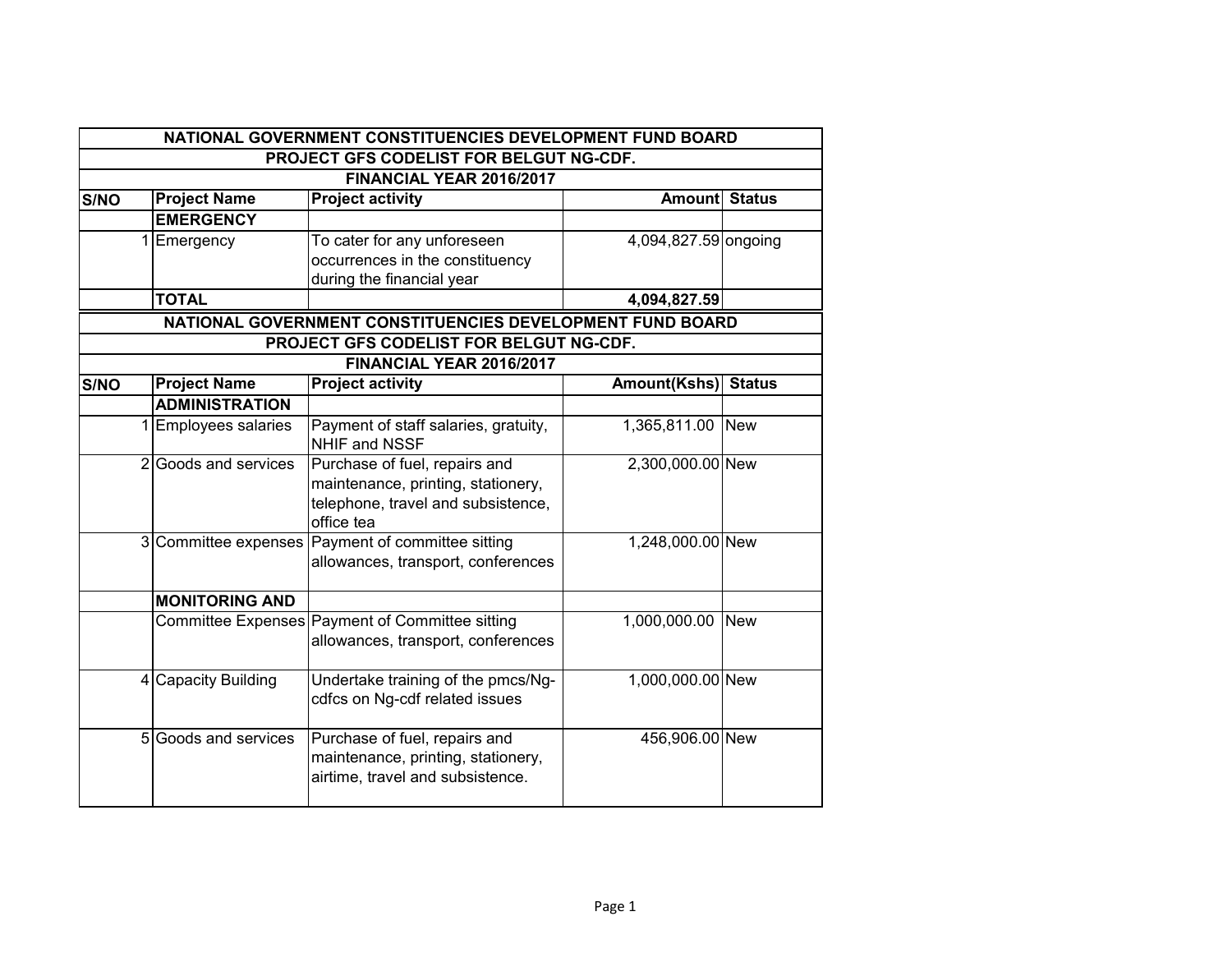|      | NATIONAL GOVERNMENT CONSTITUENCIES DEVELOPMENT FUND BOARD |                                                                                                   |                       |            |  |  |  |
|------|-----------------------------------------------------------|---------------------------------------------------------------------------------------------------|-----------------------|------------|--|--|--|
|      |                                                           | PROJECT GFS CODELIST FOR BELGUT NG-CDF.                                                           |                       |            |  |  |  |
|      | FINANCIAL YEAR 2016/2017                                  |                                                                                                   |                       |            |  |  |  |
| S/NO | <b>Project Name</b>                                       | <b>Project activity</b>                                                                           | <b>Amountl Status</b> |            |  |  |  |
|      | <b>BURSARY</b>                                            |                                                                                                   |                       |            |  |  |  |
|      | 8 Bursary Secondary<br>Schools/Day School                 | Payment of bursary to needy<br>student                                                            | 12,181,006.72 New     |            |  |  |  |
|      | 9 Bursary Tertiary<br>Schools                             | Payment of bursary to needy<br>students in various colleges and<br>universities                   | 10,000,000.41 New     |            |  |  |  |
|      | <b>SPORTS</b>                                             |                                                                                                   |                       |            |  |  |  |
|      | 11 Constituency sports<br>tournaments                     | To carry out sports tournament and<br>build sports centre                                         | 700,000.00 New        |            |  |  |  |
|      | <b>PRIMARY</b>                                            |                                                                                                   |                       |            |  |  |  |
|      | 12 Barmei Primary<br>school                               | Construction of one classroom                                                                     | 500,000.00            | <b>New</b> |  |  |  |
|      | 13 Kapmaso Milimani<br><b>Primary School</b>              | Completion of library i.e Purchase<br>of Library Shelves, painintg and<br>equiping the library    | 500,000.00            | On-going   |  |  |  |
|      | 14 Kapchebet 'B'<br><b>Primary School</b>                 | Completion of one classroom Ksh<br>350,000 & Construction of one<br>Classroom Ksh 500,000         | 850,000.00            | On-going   |  |  |  |
|      | 15 Kapriro Primary<br>school                              | Construction of a Library                                                                         | 500,000.00            | <b>New</b> |  |  |  |
|      | 16 Kibingei Primary<br>School                             | Completion of one classroom i.e<br>roofing, plastering, windows and<br>doors fixing and painting. | 350,000.00            | On-going   |  |  |  |
|      | 17 Mak- Peter Primary<br>School                           | Last payment for Purchase 0.7<br>acres of land                                                    | 350,000.00            | On-going   |  |  |  |
|      | 18 Nyabangi Primary<br>School                             | Completion of 6 door Pit<br>Latrines, slab finishes, walling and<br>roofing and exhaustible hole  | 350,000.00            | On-going   |  |  |  |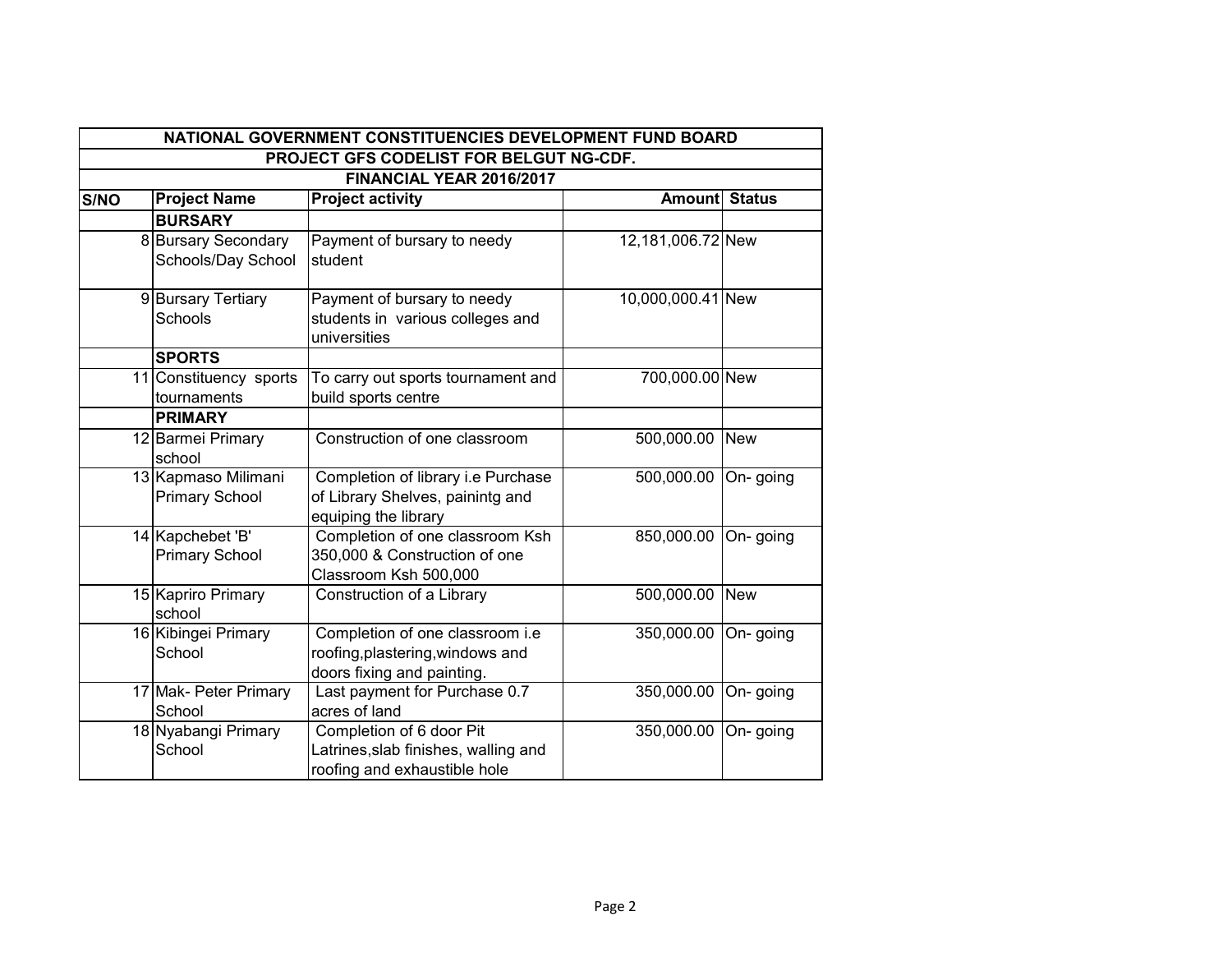|      | NATIONAL GOVERNMENT CONSTITUENCIES DEVELOPMENT FUND BOARD |                                              |                                                                                                                                                                                                                  |                      |            |  |
|------|-----------------------------------------------------------|----------------------------------------------|------------------------------------------------------------------------------------------------------------------------------------------------------------------------------------------------------------------|----------------------|------------|--|
|      | PROJECT GFS CODELIST FOR BELGUT NG-CDF.                   |                                              |                                                                                                                                                                                                                  |                      |            |  |
|      |                                                           |                                              | FINANCIAL YEAR 2016/2017                                                                                                                                                                                         |                      |            |  |
| S/NO |                                                           | <b>Project Name</b>                          | <b>Project activity</b>                                                                                                                                                                                          | <b>Amount Status</b> |            |  |
|      |                                                           | 19 Simotwo Primary                           | Last payment for Purchase of                                                                                                                                                                                     | 350,000.00           | On-going   |  |
|      |                                                           | School                                       | 0.5acres of land                                                                                                                                                                                                 |                      |            |  |
|      |                                                           | 20 Sinonin Primary<br>school                 | Construction of a Classroom                                                                                                                                                                                      | 500,000.00           | <b>New</b> |  |
|      |                                                           | 21 Chemamul "A"<br><b>Primary School</b>     | Renovation of school classrooms 5<br>classrooms i.e plastering, painting<br>and refilling floors                                                                                                                 | 300,000.00           | <b>New</b> |  |
|      |                                                           | 22 Kapsiya-Kiletyen<br><b>Primary School</b> | Partly Purchase of land 0.3 acres<br>Ksh. 200,000 and construction of<br>one classroom Ksh 500,000                                                                                                               | 700,000.00           | <b>New</b> |  |
|      |                                                           | 23 Mobego Primary<br>School                  | Patrly Purchase of 2 acres of<br>Land                                                                                                                                                                            | 1,000,000.00         | <b>New</b> |  |
|      |                                                           | 24 Kiptome Primary<br>School                 | Renovation of 5 clasrooms refilling<br>floors, replacing iron sheets, wall<br>plastering and painting                                                                                                            | 400,000.00           | <b>New</b> |  |
|      |                                                           | 25 Kapkures "B"<br><b>Primary School</b>     | Completion of a Library/ Resource<br>centre i.e ceilng installation,<br>painting and installation of book<br>shelves and equiping with books<br>and furniture                                                    | 500,000.00           | On-going   |  |
|      |                                                           | 26 Chepnagai Primary<br>School               | Construction of one classroom<br>Kshs 500,000 Completion of<br>Classroom Kshs 100,000 i.e<br>roofing, plastering, windows and<br>doors fixing and painting. and last<br>payment of land acquired Kshs<br>200,000 | 800,000.00           | On-going   |  |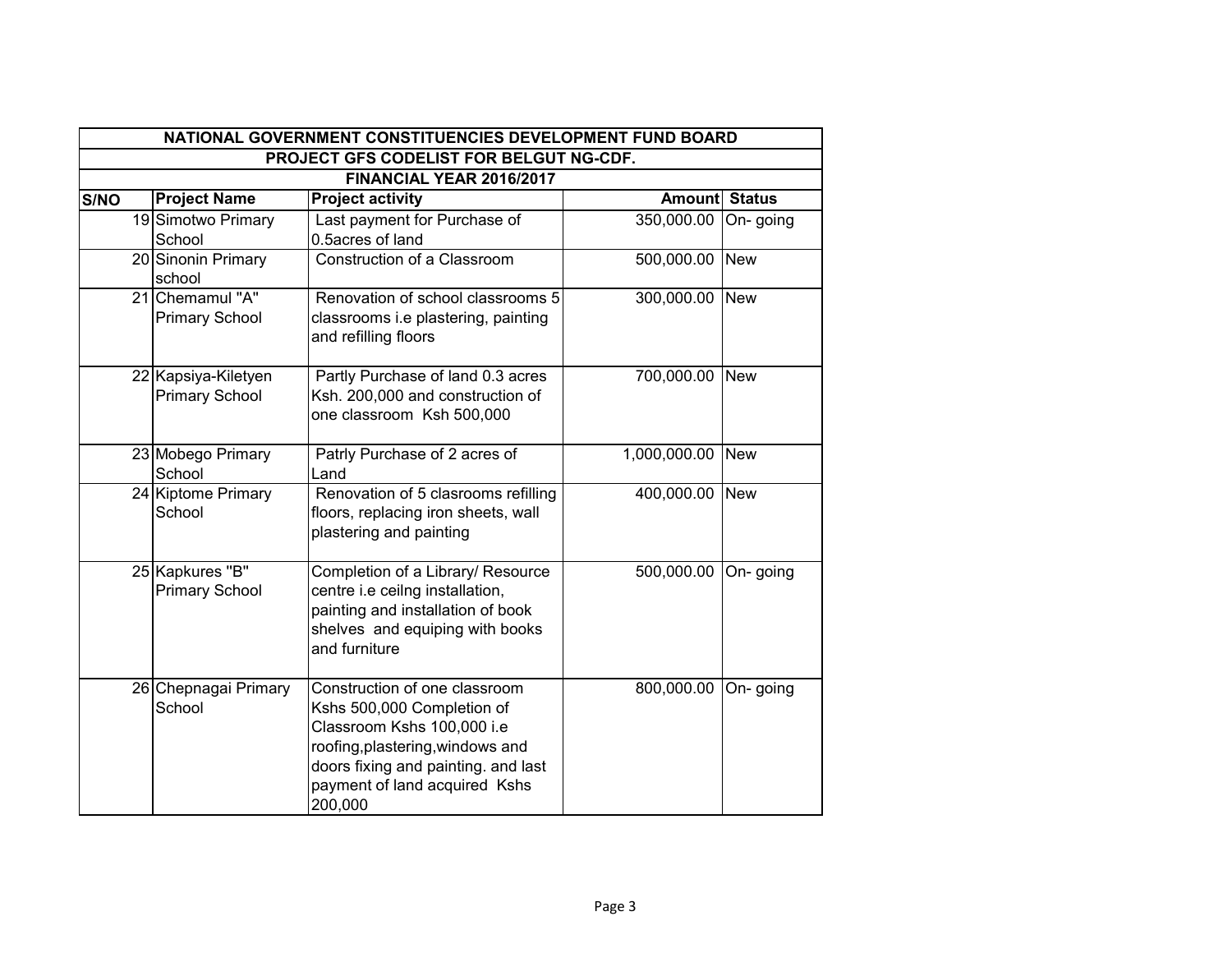|      | NATIONAL GOVERNMENT CONSTITUENCIES DEVELOPMENT FUND BOARD |                       |                                                      |                      |            |  |  |
|------|-----------------------------------------------------------|-----------------------|------------------------------------------------------|----------------------|------------|--|--|
|      | PROJECT GFS CODELIST FOR BELGUT NG-CDF.                   |                       |                                                      |                      |            |  |  |
|      | FINANCIAL YEAR 2016/2017                                  |                       |                                                      |                      |            |  |  |
| S/NO |                                                           | <b>Project Name</b>   | <b>Project activity</b>                              | <b>Amount Status</b> |            |  |  |
|      |                                                           | 27 Kamaas Primary     | Completion of two classrooms i.e                     | 500,000.00           | On-going   |  |  |
|      |                                                           | School                | roofing, plastering, windows and                     |                      |            |  |  |
|      |                                                           |                       | doors fixing and painting.                           |                      |            |  |  |
|      |                                                           | 28 Cheptenye Primary  | Refurbishment & completion of                        | 400,000.00           | On-going   |  |  |
|      |                                                           | School                | Adminstration block i.e                              |                      |            |  |  |
|      |                                                           |                       | plastering, windows and doors fixing                 |                      |            |  |  |
|      |                                                           |                       | and painting.                                        |                      |            |  |  |
|      |                                                           | 29 Cheymen Primary    | Renovation of 8 classrooms i.e.                      | 500,000.00           | <b>New</b> |  |  |
|      |                                                           | School                | plastering, painting and refilling                   |                      |            |  |  |
|      |                                                           |                       | floors                                               |                      |            |  |  |
|      |                                                           | 30 Finlay Flower I    | Purchase of textbooks @ Kshs                         | 200,000.00           |            |  |  |
|      |                                                           | <b>Primary School</b> | 100,000 and purchase of furniture                    |                      |            |  |  |
|      |                                                           |                       | at Kshs 100,000                                      |                      |            |  |  |
|      |                                                           |                       | 31 Jamji Primary School Purchase of textbooks @ Kshs | 200,000.00           |            |  |  |
|      |                                                           |                       | 100,000 and purchase of furniture                    |                      |            |  |  |
|      |                                                           |                       | at Kshs 100,000                                      |                      |            |  |  |
|      |                                                           | 32 Chepkoin Primary   | completion of one classroom kshs                     | 350,000.00           | On-going   |  |  |
|      |                                                           | School                | 200,000 and construction of 3 door                   |                      |            |  |  |
|      |                                                           |                       | pit latrine kshs 150,000                             |                      |            |  |  |
|      |                                                           | 33 Kiptaldal Primary  | Completion of a Library i.e ceilng                   | 700,000.00           | On-going   |  |  |
|      |                                                           | School                | installation, painting and installation              |                      |            |  |  |
|      |                                                           |                       | of book shelves and equiping with                    |                      |            |  |  |
|      |                                                           |                       | books and furniture                                  |                      |            |  |  |
|      |                                                           |                       |                                                      |                      |            |  |  |
|      |                                                           | 34 Koitalel Primary   | Construction of administration                       | 500,000.00           | <b>New</b> |  |  |
|      |                                                           | School                | block                                                |                      |            |  |  |
|      |                                                           | 35 Cheribo Primary    | Renovation of 8 classrooms i.e.                      | 500,000.00           | <b>New</b> |  |  |
|      |                                                           | School                | plastering, painting and refilling                   |                      |            |  |  |
|      |                                                           |                       | floors                                               |                      |            |  |  |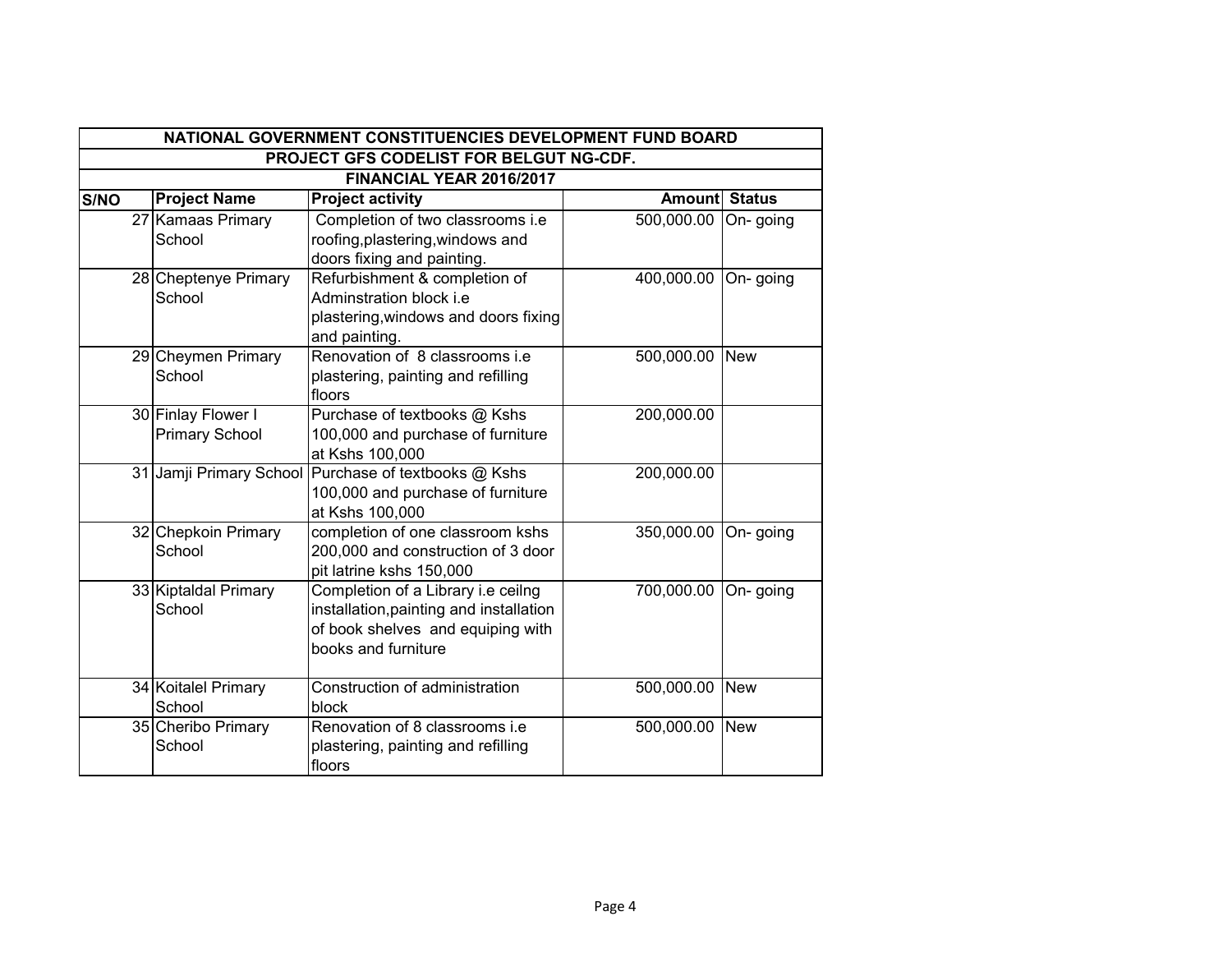|      | NATIONAL GOVERNMENT CONSTITUENCIES DEVELOPMENT FUND BOARD |                                 |                                                                                                                                           |                      |             |  |  |
|------|-----------------------------------------------------------|---------------------------------|-------------------------------------------------------------------------------------------------------------------------------------------|----------------------|-------------|--|--|
|      | PROJECT GFS CODELIST FOR BELGUT NG-CDF.                   |                                 |                                                                                                                                           |                      |             |  |  |
|      | FINANCIAL YEAR 2016/2017                                  |                                 |                                                                                                                                           |                      |             |  |  |
| S/NO |                                                           | <b>Project Name</b>             | <b>Project activity</b>                                                                                                                   | <b>Amount Status</b> |             |  |  |
|      |                                                           | 36 Teldet Primary<br>School     | Completion of administration<br>blockKshs 200,000 i.e painting and<br>renovation of 2 classrooms Kshs                                     | 350,000.00           | On-going    |  |  |
|      |                                                           | 37 Ngariet Primary<br>School    | 150,000<br>Completion of one classroom i.e<br>plastering, windows and doors fixing<br>and painting                                        | 250,000.00 On- going |             |  |  |
|      |                                                           | 38 Kaborok Primary<br>School    | Construction of administration<br>block                                                                                                   | 500,000.00 New       |             |  |  |
|      |                                                           | 39 Keben Primary<br>School      | Completion of a Computer Lab i.e<br>plastering, windows and doors fixing<br>and painting, wiring, furniture<br>electricity                | 350,000.00           | On-going    |  |  |
|      |                                                           | 40 Kaptoboiti Primary<br>School | Completion of a Library i.e ceilng<br>installation, painting and installation<br>of book shelves and equiping with<br>books and furniture | 500,000.00           | On-going    |  |  |
|      |                                                           | 41 Chemumbe Primary<br>School   | Construction of one classroom                                                                                                             | 500,000.00           | <b>TNew</b> |  |  |
|      |                                                           | 42 Machorwa Primary<br>School   | Construction of administration<br>block                                                                                                   | 500,000.00 New       |             |  |  |
|      |                                                           | 43 Kiplalmat Primary<br>School  | Completion of two classroom i.e<br>wiring, fixing and painting,<br>plastering fixing windows and<br>painting                              | 350,000.00           | On-going    |  |  |
|      |                                                           | 44 Chepkutbei Primary<br>School | Purchase of land 0.2 acres Ksh<br>300,000 and construction of one<br>claassroom kshs 500,000                                              | 800,000.00 New       |             |  |  |
|      |                                                           | 45 Kapsuser Primary<br>School   | Renovation of 5 classrooms<br>plastering and painting                                                                                     | 300,000.00           | <b>New</b>  |  |  |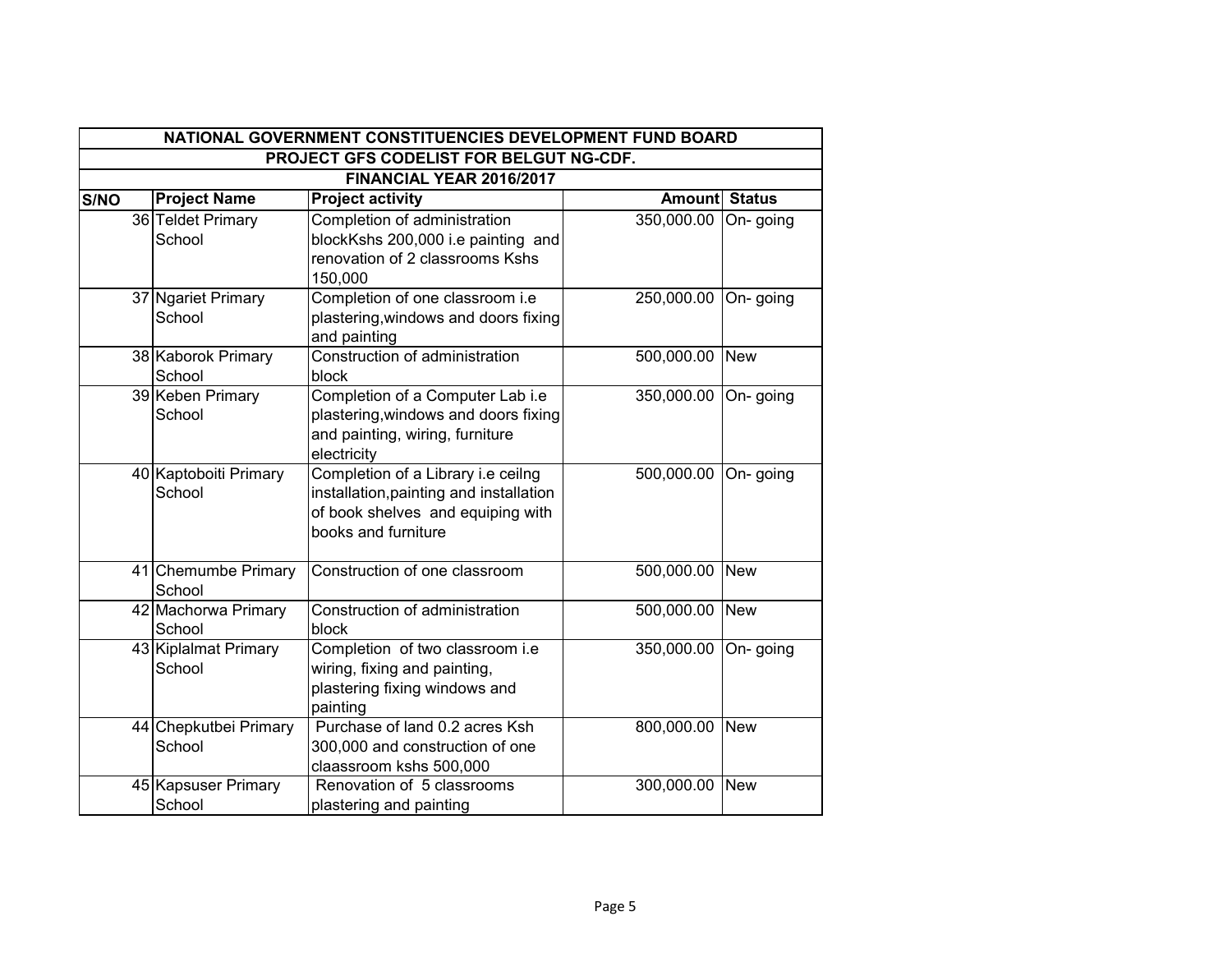|      | NATIONAL GOVERNMENT CONSTITUENCIES DEVELOPMENT FUND BOARD |                                                     |                                                                                                        |                      |            |  |  |
|------|-----------------------------------------------------------|-----------------------------------------------------|--------------------------------------------------------------------------------------------------------|----------------------|------------|--|--|
|      | PROJECT GFS CODELIST FOR BELGUT NG-CDF.                   |                                                     |                                                                                                        |                      |            |  |  |
|      |                                                           |                                                     | FINANCIAL YEAR 2016/2017                                                                               |                      |            |  |  |
| S/NO |                                                           | <b>Project Name</b>                                 | <b>Project activity</b>                                                                                | <b>Amount Status</b> |            |  |  |
|      |                                                           | 46 Cheptororiet Primary                             | Repairs and renovations 7                                                                              | 400,000.00 New       |            |  |  |
|      |                                                           | School                                              | classrooms i.e plastering, painting<br>and refilling floors                                            |                      |            |  |  |
|      |                                                           | 47 Seretut Primary<br>School                        | Construction of 8 door pit latrine                                                                     | 300,000.00 New       |            |  |  |
|      |                                                           | 48 Kipsolu Primary<br>School                        | Renovation of a classroom into a<br>compter lab i.e wiring, plastering<br>and painting                 | 300,000.00 New       |            |  |  |
|      |                                                           | 49 Kesagetiet Primary<br>School                     | Purchase of 0.3 acres land                                                                             | 600,000.00 New       |            |  |  |
|      |                                                           | 50 Kiboet Primary<br>School                         | Completion of administration block<br>i.e painting, plastering, fixing<br>windows and doors            | 400,000.00           | On-going   |  |  |
|      |                                                           | 51 St. Mark<br>Chepngetuny<br><b>Primary School</b> | Construction of a Computer/library<br>rooms                                                            | 1,000,000.00 New     |            |  |  |
|      |                                                           | 52 Chepkosilen Primary<br>School                    | Construction of library                                                                                | 500,000.00 New       |            |  |  |
|      |                                                           | 53 Chemoset Primary<br>School                       | Purchase of 0.8 acres of Land                                                                          | 1,200,000.00         | <b>New</b> |  |  |
|      |                                                           | 54 Borborwet Primary<br>School                      | Completion of a Computer Lab i.e<br>wiring, plastering, windows and floor<br>finishes                  | 400,000.00           | On-going   |  |  |
|      |                                                           | 55 Kakiptui Primary<br>School                       | Renovation and repair of storey<br>building. Putting ceiling board,<br>roofing and painting            | 600,000.00           | <b>New</b> |  |  |
|      |                                                           | 56 Kapnandet Primary<br>School                      | Completion of two classrooms i.e<br>plastering, wiring, floor finishes,<br>fixing windows and painting | 500,000.00           | <b>New</b> |  |  |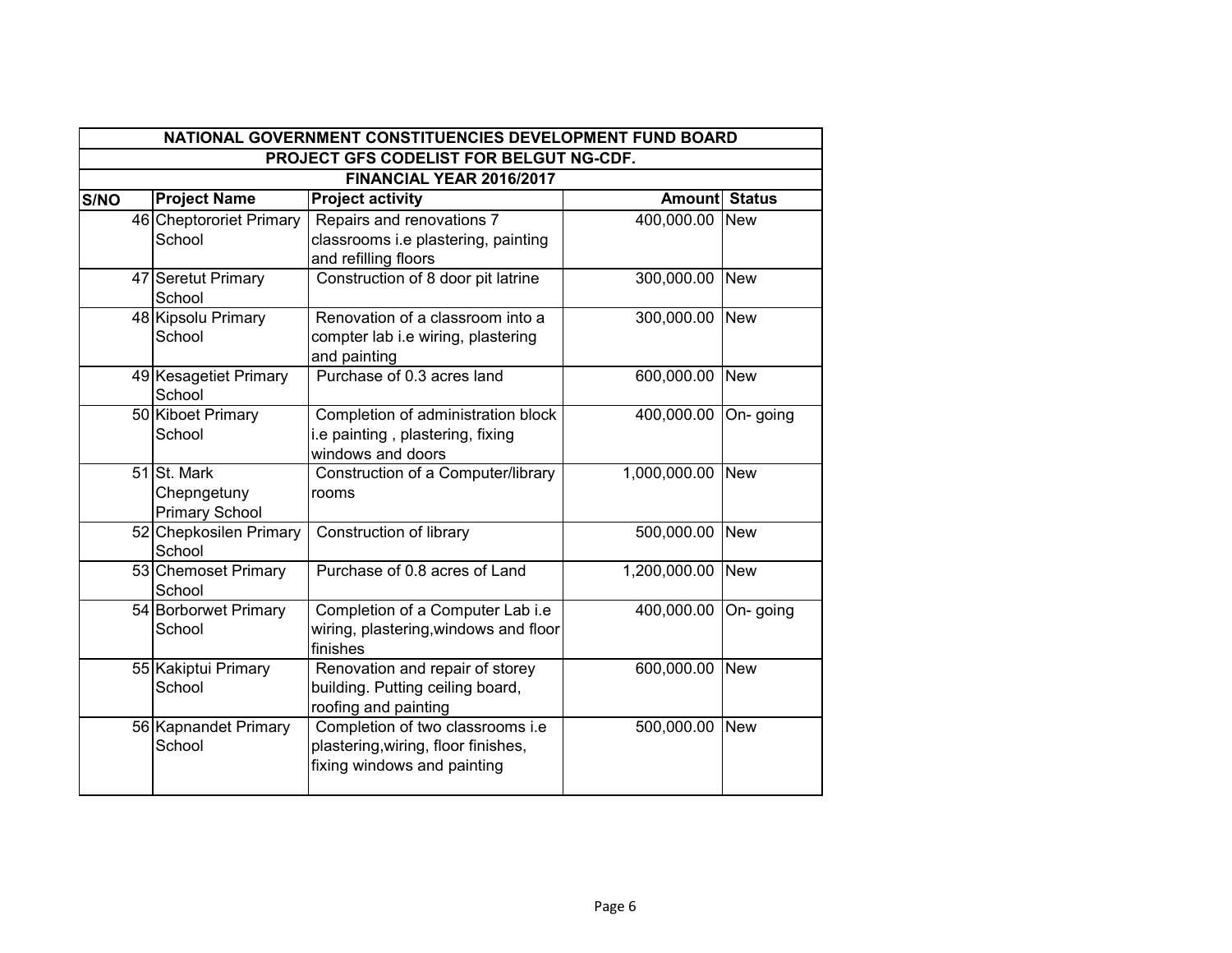| NATIONAL GOVERNMENT CONSTITUENCIES DEVELOPMENT FUND BOARD |                                          |                                                                                                                                                                                                                                                                                                                               |                      |            |  |  |  |
|-----------------------------------------------------------|------------------------------------------|-------------------------------------------------------------------------------------------------------------------------------------------------------------------------------------------------------------------------------------------------------------------------------------------------------------------------------|----------------------|------------|--|--|--|
|                                                           | PROJECT GFS CODELIST FOR BELGUT NG-CDF.  |                                                                                                                                                                                                                                                                                                                               |                      |            |  |  |  |
|                                                           |                                          | FINANCIAL YEAR 2016/2017                                                                                                                                                                                                                                                                                                      |                      |            |  |  |  |
| S/NO                                                      | <b>Project Name</b>                      | <b>Project activity</b>                                                                                                                                                                                                                                                                                                       | <b>Amount Status</b> |            |  |  |  |
|                                                           | 57 Kaptebeswet Primary<br>School         | Renovation of 8 classrooms<br>refilling floor cracks painting and<br>electricity installation                                                                                                                                                                                                                                 | 600,000.00           | <b>New</b> |  |  |  |
|                                                           | 58 Mereonik Primary<br>School            | Construction of one classroom                                                                                                                                                                                                                                                                                                 | 500,000.00           | <b>New</b> |  |  |  |
|                                                           | 59 Masarian Primary<br>School            | Construction of of a Classroom                                                                                                                                                                                                                                                                                                | 500,000.00           | <b>New</b> |  |  |  |
|                                                           | 60 Susumwet Primary<br>School            | Renovation of storey building Ksh<br>200,000, construction of 8 pit<br>latrines Kshs 300,000                                                                                                                                                                                                                                  | 500,000.00 New       |            |  |  |  |
|                                                           | 61 Kaplemeiywet<br><b>Primary School</b> | Purchase of 1 acre piece of land                                                                                                                                                                                                                                                                                              | 700,000.00           | <b>New</b> |  |  |  |
|                                                           | 62 Kapsoiyo Primary<br>School            | Completion of a adminstration<br>block- plastering, roofing, window<br>fixing and painting                                                                                                                                                                                                                                    | 400,000.00           | On-going   |  |  |  |
|                                                           | 63 Samiytuk Primary<br>School            | Construction of 10 door pit Ksh<br>400,000 completion of computerlab<br>i.e wiring, furniture and shelves<br>Ksh 100,000                                                                                                                                                                                                      | 500,000.00           | <b>New</b> |  |  |  |
|                                                           | 64 Chaik Ward                            | Purchase of books for 11 schools<br>i.e Kapsongoi Primary school, FFI<br>primary, Masobet Primary, AHP<br>Workshop, FF II Primary, Kipketer<br>Primary, Saramek Primary, Saosa<br>Primary, Jamji Primary, Tagabi<br>Primary, Kiptetan Primary, Tilwet<br>Primary school and Kerenga<br>Primary at Kshs:200,000 per<br>school. | 2,200,000.00         | On-going   |  |  |  |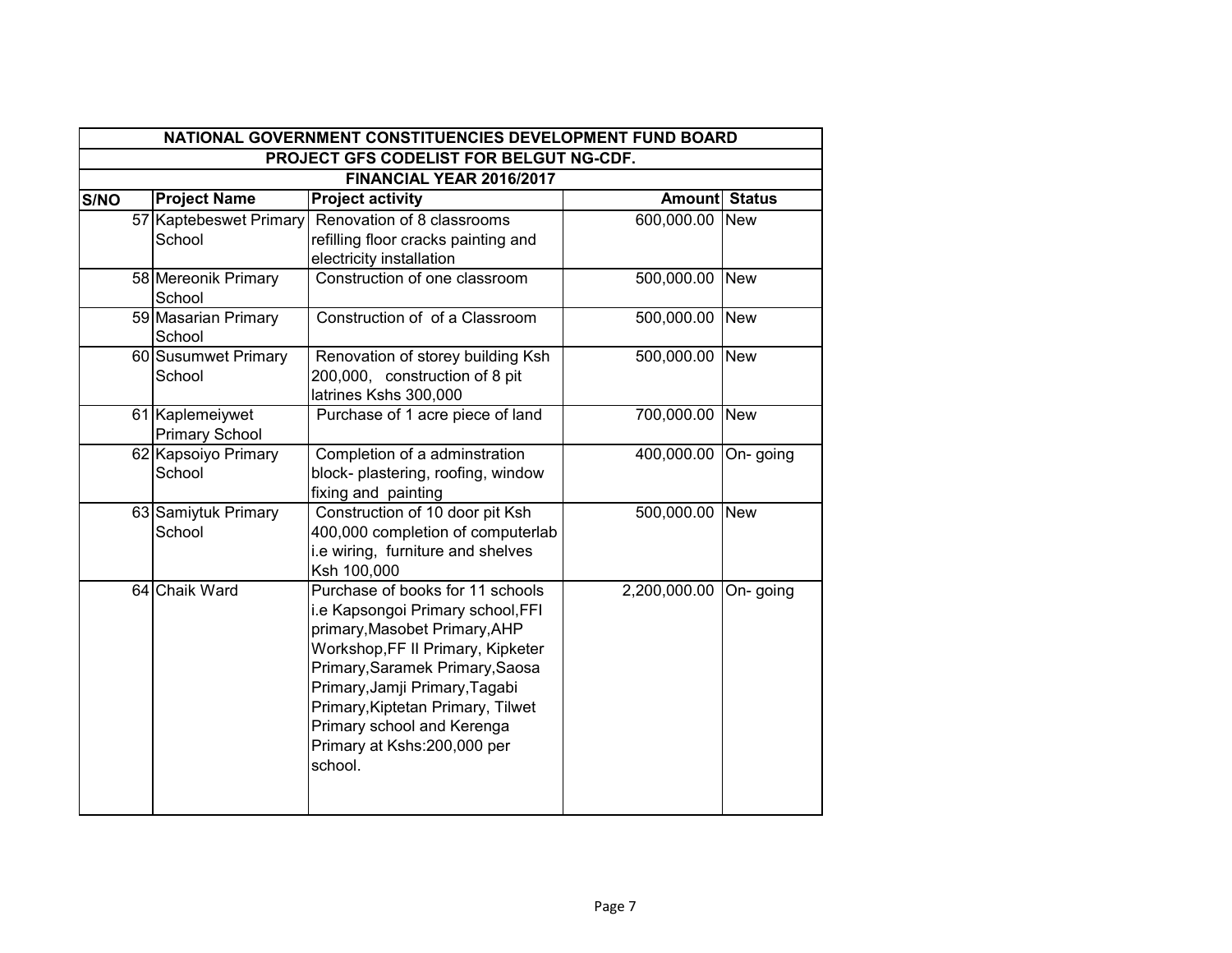|      | NATIONAL GOVERNMENT CONSTITUENCIES DEVELOPMENT FUND BOARD |                                                                                                    |               |               |  |  |  |
|------|-----------------------------------------------------------|----------------------------------------------------------------------------------------------------|---------------|---------------|--|--|--|
|      |                                                           | PROJECT GFS CODELIST FOR BELGUT NG-CDF.                                                            |               |               |  |  |  |
|      | FINANCIAL YEAR 2016/2017                                  |                                                                                                    |               |               |  |  |  |
| S/NO | <b>Project Name</b>                                       | <b>Project activity</b>                                                                            | <b>Amount</b> | <b>Status</b> |  |  |  |
|      | <b>Secondary Schools</b>                                  |                                                                                                    |               |               |  |  |  |
|      | 65 Kibingei Girls                                         | Partly payment for Purchase of                                                                     | 500,000.00    | <b>New</b>    |  |  |  |
|      | Secondary School                                          | 1acre of land                                                                                      |               |               |  |  |  |
|      | 66 Kamaas Secondary<br>School                             | Construction of one classroom and<br>a staffroom at Ksh 500,000 each                               | 1,000,000.00  | On-going      |  |  |  |
|      | 67 Kabianga Girls'<br>Secondary School                    | Final Payment for purchase of a 52<br>seater bus                                                   | 3,700,000.00  | On-going      |  |  |  |
|      | 68 Kapchebet Girls'<br>Secondary School                   | Completion of a science lab i.e<br>plastering, plumbing, floor finishes<br>and painting            | 400,000.00    | <b>New</b>    |  |  |  |
|      | 69 Belgut Taptugen<br><b>Starehe Boys Centre</b>          | Construction of a Science Lab and<br>a Library                                                     | 1,950,000.00  | <b>New</b>    |  |  |  |
|      | 70 Teldet Secondary<br>School                             | Completion of adminstrtion block<br>i.e roofing and plastering                                     | 500,000.00    | On-going      |  |  |  |
|      | 71 Cheronget<br>Secondary School                          | Final payment for purchase of land<br>Ksh 600,000 and construction of<br>one classroom Ksh 500,000 | 1,100,000.00  | On-going      |  |  |  |
|      | 72 Ainapkoi Secondary<br>School                           | Construction of one classroom and<br>a staffroom at Ksh 500,000 each                               | 1,000,000.00  | <b>New</b>    |  |  |  |
|      | 73 Chebungungon<br>Secondary School                       | Construction of one classroom                                                                      | 600,000.00    | <b>New</b>    |  |  |  |
|      | 74 Bae Starehe Girls<br>Centre                            | Purchase of School Bus                                                                             | 3,500,000.00  | <b>New</b>    |  |  |  |
|      | <b>AGRICULTURE</b>                                        |                                                                                                    |               |               |  |  |  |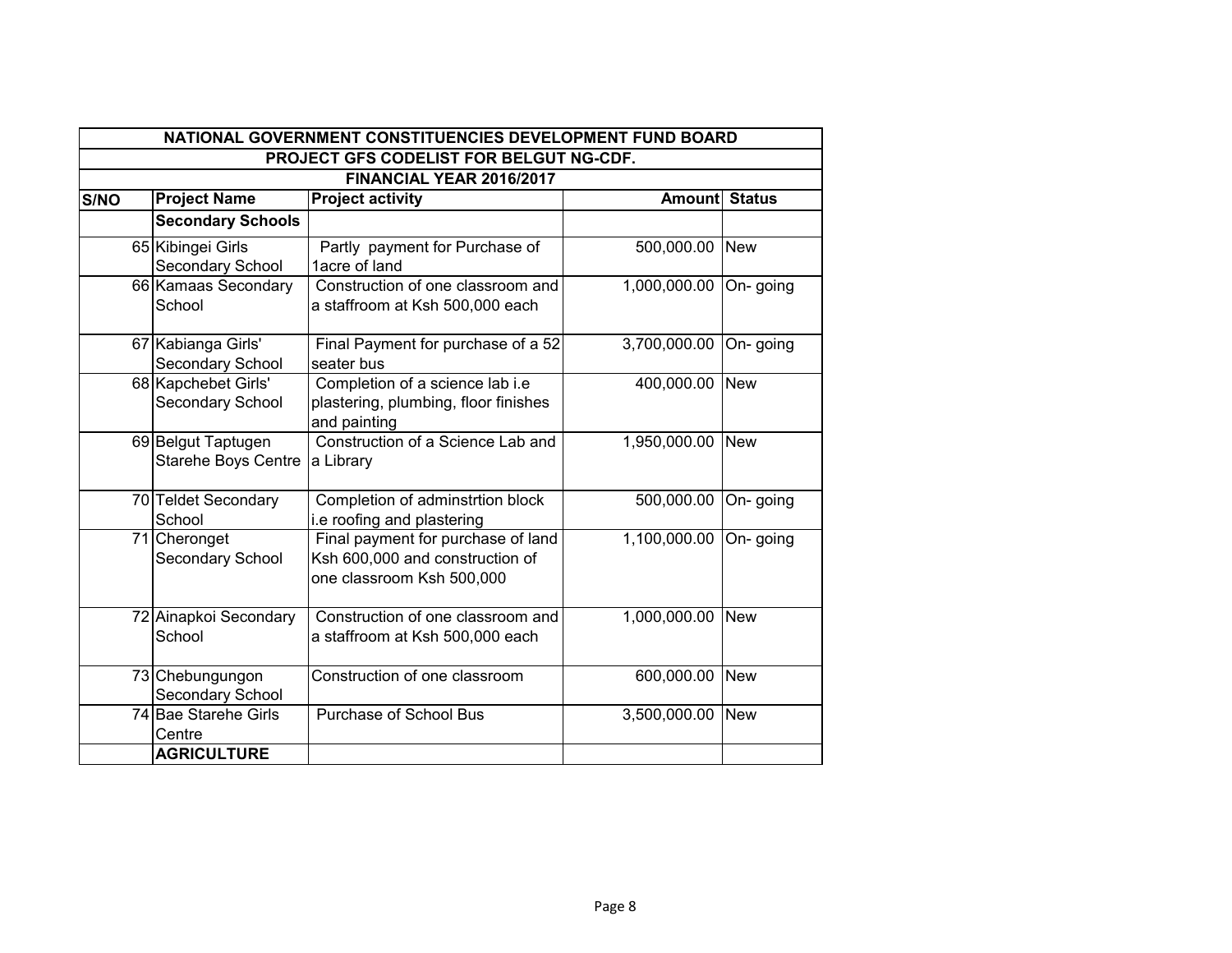|      | NATIONAL GOVERNMENT CONSTITUENCIES DEVELOPMENT FUND BOARD |                                                    |                                                                                                         |                      |          |  |
|------|-----------------------------------------------------------|----------------------------------------------------|---------------------------------------------------------------------------------------------------------|----------------------|----------|--|
|      | PROJECT GFS CODELIST FOR BELGUT NG-CDF.                   |                                                    |                                                                                                         |                      |          |  |
|      |                                                           |                                                    | <b>FINANCIAL YEAR 2016/2017</b>                                                                         |                      |          |  |
| S/NO |                                                           | <b>Project Name</b>                                | <b>Project activity</b>                                                                                 | <b>Amount Status</b> |          |  |
|      |                                                           | 75 Serwer Tea Buying<br>Centre                     | Completion of Tea buying Centre<br>i.e painting and tables installation,<br>floor finishes and verandah | 300,000.00           | On-going |  |
|      |                                                           | 76 Kiptore Tea Buying<br>Centre                    | Completion of Tea Buying Centre<br>i.e roofing, plastering, fixing doors<br>and windows and painitng    | 200,000.00           | On-going |  |
|      |                                                           | 77 Kesukyo Tea Buying<br>Centre                    | Completion of Tea Buying Centre<br>i.e roofing, plastering, fixing doors<br>and windows and painitng    | 200,000.00           | On-going |  |
|      |                                                           | 78 Milimani Kaptongeno<br><b>Tea Buying Centre</b> | Completion of Tea Buying Centre<br>i.e roofing, plastering, fixing doors<br>and windows and painitng    | 200,000.00           | On-going |  |
|      |                                                           | 79 Arorwet Tea Buying<br>Centre                    | Completion of Tea Buying Centre<br>i.e roofing, plastering, fixing doors<br>and windows and painitng    | 200,000.00           | On-going |  |
|      |                                                           | <b>ROADS</b>                                       |                                                                                                         |                      |          |  |
|      |                                                           | 80 Nyabangi bridge                                 | Completion of a Bridge i.e<br>constructruction of landings,<br>checker plates intallation and rails     | 2,100,000.00         | On-going |  |
|      |                                                           | <b>SECURITY</b>                                    |                                                                                                         |                      |          |  |